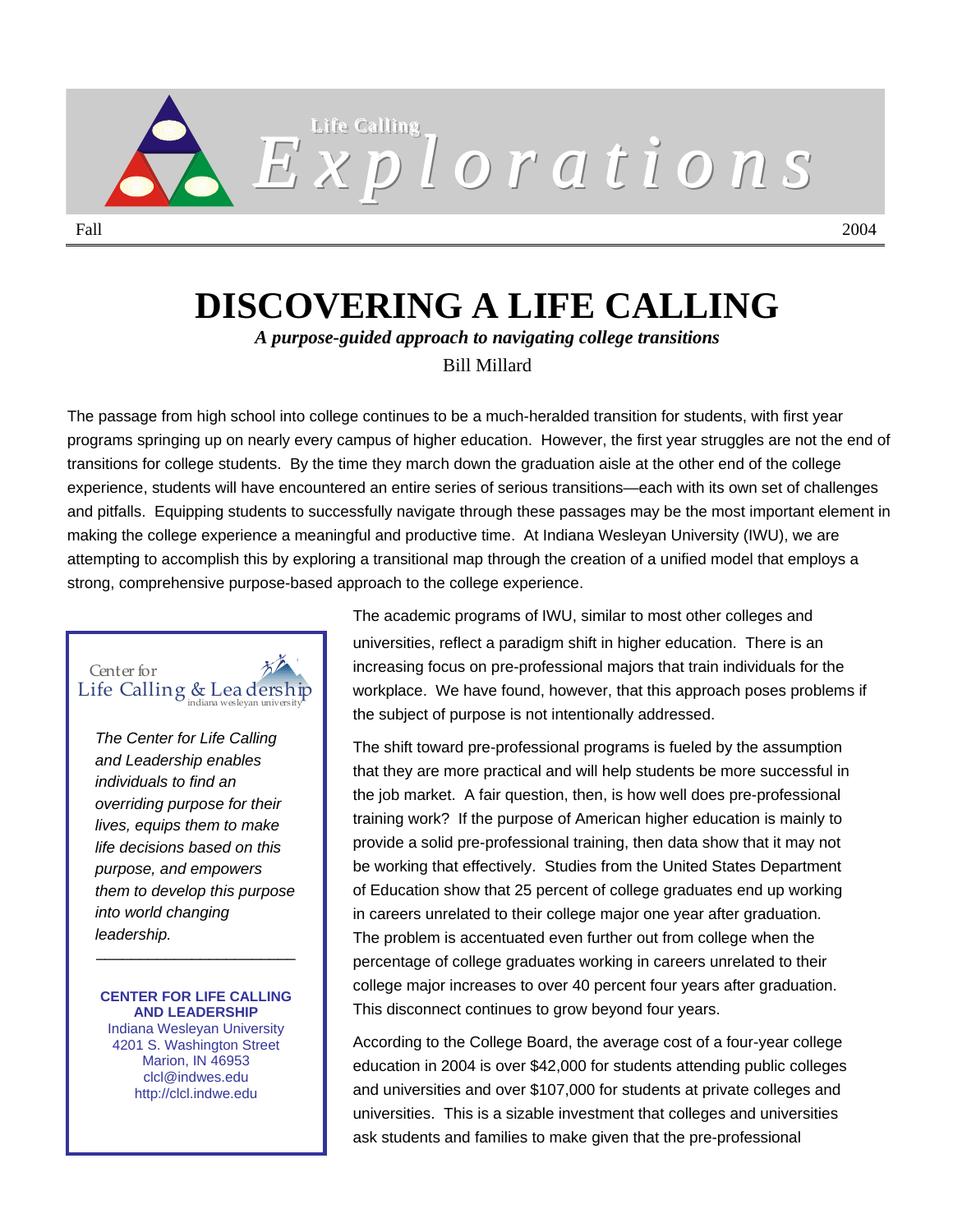preparation has a better than 25 percent chance of being abandoned after one year and a 40 percent chance at the end of four years. Something greater than just preparation for a particular profession or career must be gained to make the college experience valuable.

What causes the breakdown or disconnect between a college major and the career path? Consider the traditional career development model that higher education often follows. A student entering college from high school is encouraged to choose a major course of study, usually based on an interest expressed by the student (or, as is often the case, the parent). From this major, a promising career is selected based on job availability, pay level, and growth of jobs within that profession. Once a person is in the career, hopefully some sense of purpose or calling will spring up.

At IWU we have concluded that this is the exact opposite approach to what the model should be. Instead, we reverse the process. Students entering college are encouraged to explore their life purpose and develop a sense of life calling. Once an awareness of life calling has been established, an appropriate career is identified that supports the life calling. Finally, a major course of study is pursued that most effectively prepares students for that career and their life calling. IWU has created a Center for Life Calling and Leadership to support this model by infusing a life-calling discovery process across the academic structure and experience of our campus.

### *How does the discovery of life calling best occur?*

Let's stop for a moment and define what we mean by that term "life calling." Life Calling is confidence of an overriding purpose for one's life based on the ultimate meaning of one's life, an understanding of one's unique design, and a personal response to the needs of the world. Life calling, then, is something that is larger than a job, profession, or career. Our contention is that everyone has a life calling. There is a purpose for our lives, and we have the ability to discover this purpose as we pursue life congruence based on self-awareness. This is what distinguishes us from other animals.

If students only train for a profession and then connect with that profession without delving deeper into the fundamentals that help establish a sense of purpose and life calling, they will graduate with a purpose-deficient experience even though they may be adequately or excellently equipped to carry out the duties of a selected career. Without that sense of purpose and life calling, as the statistics predict, students will easily jump careers in just a few years out of college. Why? They will not have the staying power to endure adversity (which occurs in all careers) or they will be lured to follow what appear to be better opportunities—which may or may not be based in reality. In either case, there is no sense of purpose or life calling anchoring the decisions made.

The Center for Life Calling and Leadership is vigorously exploring what is necessary for discovering life calling. Our current hypothesis is that this discovery process is similar to the process of learning to read. In fact we have patterned our exploration after a national research effort on reading described by Reid Lyon, Chief, Child Development & Behavior Branch, National Institute of Child Health and Human Development, National Institutes of Health (NIH). The NIH found that reading is learned in a combination of the child's home, school, and community. Children who have spent their first four or five years in a home where there is a deep love of reading and a rich vocabulary enter kindergarten with a high level of language skills. They attain this level without being aware of how they did it. In that rich environment, the children's brains accomplished this without formal training. However, where this rich environment does not occur, the natural thought patterns are not developed, and significant remediation will be required during the school years.

We propose that the same process occurs for discovery of a life calling or purpose. In homes where individuals have grown up talking about the meaning of life, exploring unique strengths, and engaging in community service, there is a strong sense of purpose and calling in place by the time they reach college. However, when this does not take place, a much more confused picture occurs for students entering college. Unfortunately, we have observed that a substantial portion of students entering our institution have difficulties in discovering their life calling, experience life calling confusion, and have little or no idea how to remedy the situation. The question then arises—how can we remediate life calling illiteracy in college students?

### **Remediating life calling illiteracy**

The Center for Life Calling and Leadership believes that one important key to remediating life calling illiteracy at the college level is a comprehensive and unified life calling developmental process during the college experience. We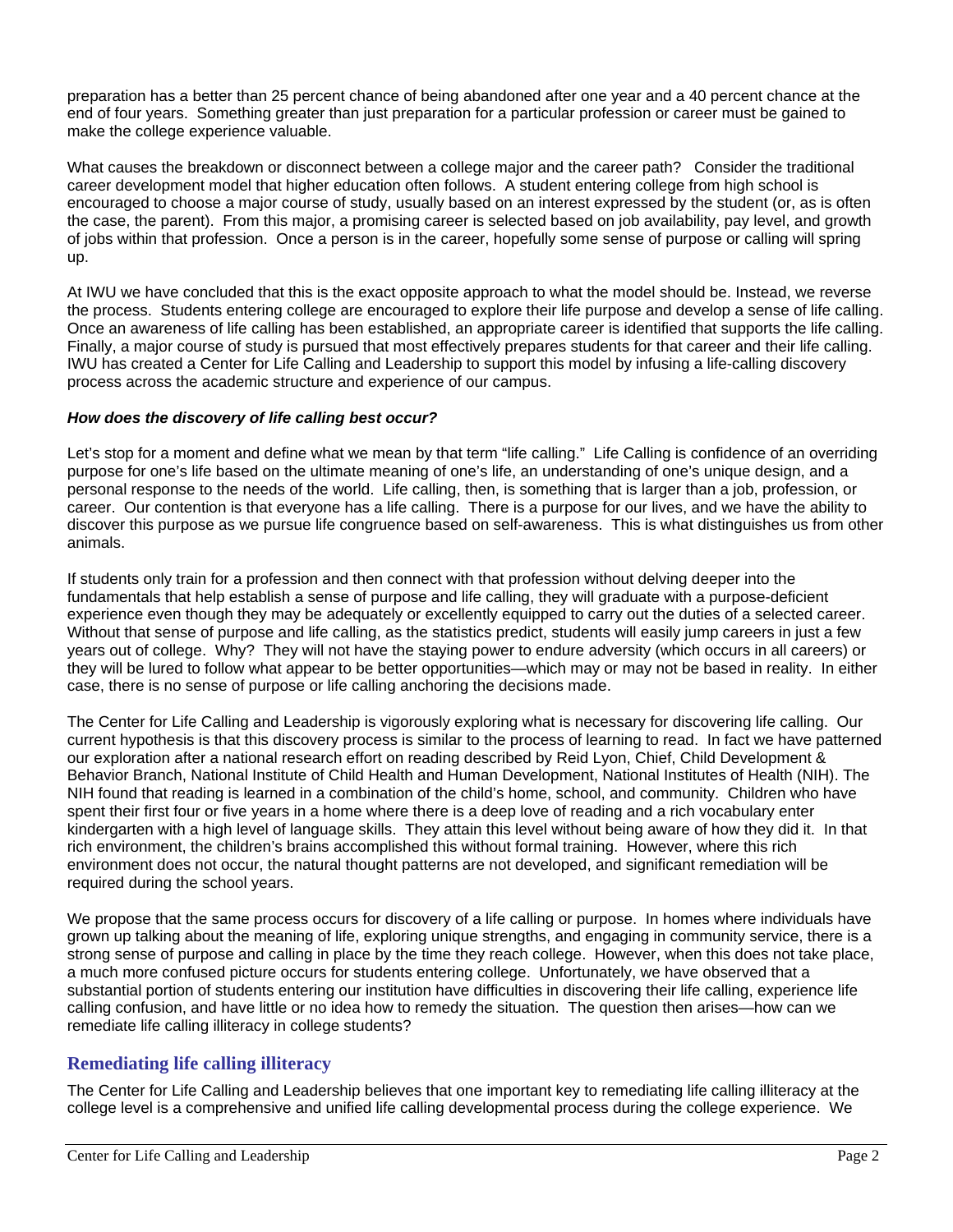have formulated a stage developmental model specifically oriented toward the life calling discovery process during the various transitions in college. The transitions are broken into the traditional four-year experience. We have identified the overriding issue in each of these years and then designed our relational and programmatic elements around these issues. As the model depicts, however, we realize that these do not always fit neatly into the single-year experience. Some students are ready to address these issues early, while others work on the issues well beyond the single year.

### **STAGE-APPROPRIATE LIFE CALLING DEVELOPMENTAL MODEL**

| Pre               | 1 <sup>st</sup> Year | $2nd$ Year        | 3rd Year           | 4 <sup>th</sup> Year | Graduation        | Post           |
|-------------------|----------------------|-------------------|--------------------|----------------------|-------------------|----------------|
| <b>Transition</b> | <b>Exploration</b>   | <b>Connection</b> | <b>Interaction</b> | <b>Anticipation</b>  | <b>Transition</b> | Implementation |

The **Pre-Stage** issue is *entrance transition*. Life calling support is focused on helping students successfully traverse the dramatic change between the high school experience and college life. This is achieved through an intentional orientation program for college entrance that begins before arrival at college. Involvement in the recruiting stages to help students enter college with realistic and better-directed expectations is crucial.

The **1st Year** stage is *exploration*. With the evolution of the college experience into pre-professional training, less of an emphasis is given to exploration and more is given to preparation. The fact that we have to redirect many of these students from one program to another indicates that fast-track professional preparation may not be the best approach to a first year experience. Rather, it might be better to allow students to explore their own strengths and design and then explore the wider world of options. Too many times our students come into the first year undifferentiated. The track they are put on has been predetermined by someone else.

Our first year exploration stage includes a strong course that combines an introduction to the liberal arts, mentoring, and service learning to expand the students' horizons. We also assign all students who would prefer to explore possibilities rather than locking into a major to the Center for Life Calling and Leadership for academic advising. The Center creates for these advisees an exploration-enriched program beyond the first year course taken by all incoming students, combining a course on the exploration of life calling with exposure to humanities core courses and general education courses. Students are also encouraged to explore gateway courses that lead into areas of study in which they might have a calling or interest. The Center uses life coaching and mentoring to support this process.

The **2nd Year** stage is *connection*. Students in this stage need a strong connection with others to carry them through what has been termed "the Sophomore Slump." They also need connection with a plan for how they are going to pursue their college experience. Finally, they need a strong connection with academics—especially if they have not yet identified a major to pursue. Once again, life coaching and mentoring are crucial.

The **3rd Year** stage is *interaction*. Our observations reveal that this is the most productive year for students to become involved with service and leadership, both outside of and within the institution. It also becomes one of the most effective times for students to integrate learning within the rest of their lives.

The **4th Year** stage is *anticipation*. Students who had a broad societal focus in the previous year now narrow that focus to personal implications. Their prime question is "what is going to happen after I graduate?" This anticipation also includes a significant level of apprehension.

**Graduation** brings on *exiting transition* stage. Following this exit, graduates now begin to implement what has been learned during the college experience in their **Post-Stage** life.

Our goal throughout this development has been that students would increase in self directedness. We originally thought it would occur in a gradual increase as we guided students through the four year experience as illustrated below.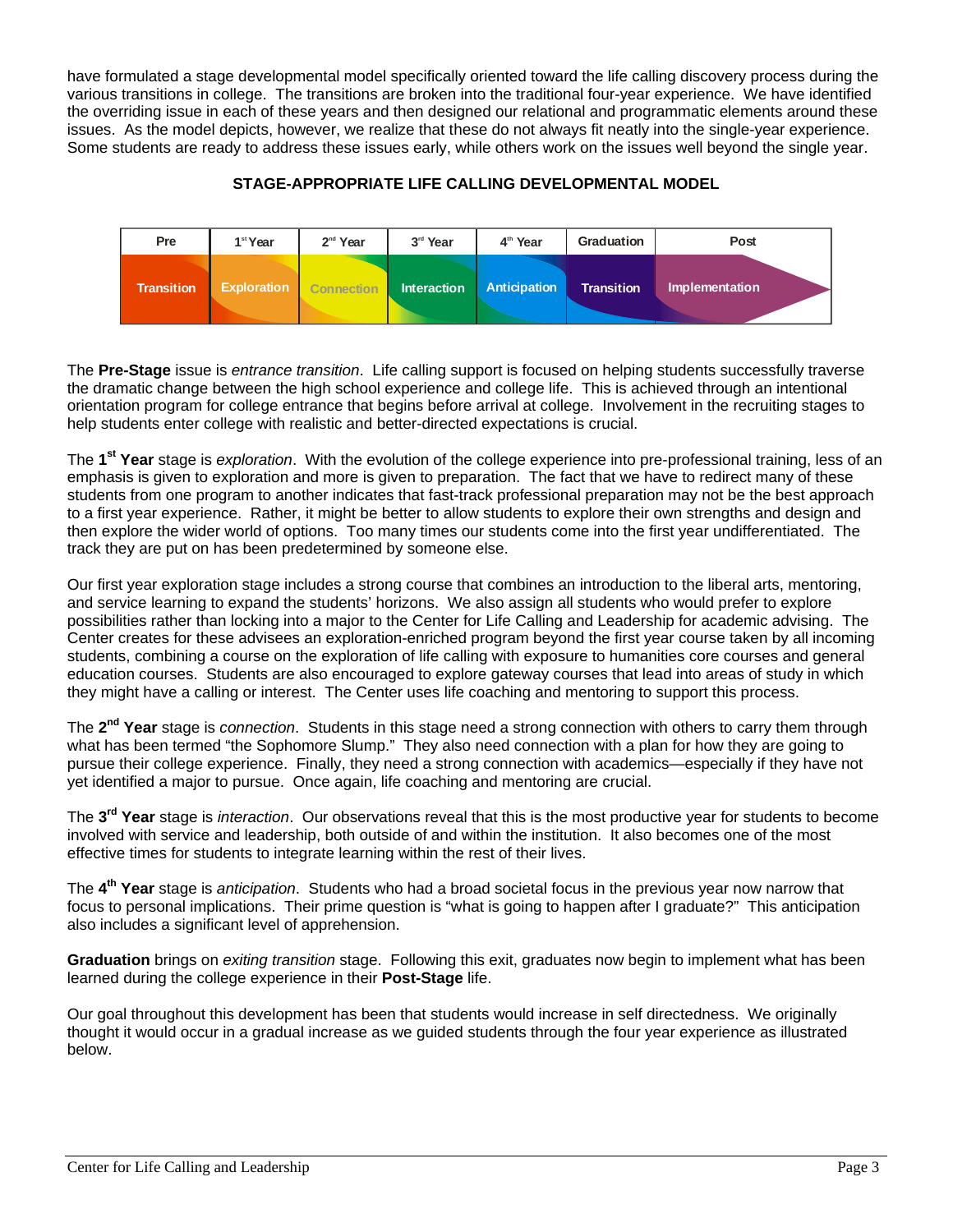| Pre               | 1 <sup>st</sup> Year | 2 <sup>nd</sup> Year | 3rd Year           | 4 <sup>th</sup> Year     | Graduation        | Post           |
|-------------------|----------------------|----------------------|--------------------|--------------------------|-------------------|----------------|
| <b>Transition</b> | <b>Exploration</b>   | <b>Connection</b>    | <b>Interaction</b> | Anticipation             | <b>Transition</b> | Implementation |
|                   |                      |                      |                    |                          |                   | High           |
|                   |                      |                      |                    |                          |                   |                |
| Low               |                      |                      |                    | <b>Self-Directedness</b> |                   |                |

One of the more eye-opening findings we have made is that this is not necessarily true. We found self-directedness increasing until the end of the  $3^{rd}$  year and then suddenly, with the anticipation and apprehension of life after college, there was a distinct regression from self-directedness and a greater demand for supportive intervention.



### **Self-Directedness**

The  $4<sup>th</sup>$  year stage may be just as difficult as the  $1<sup>st</sup>$  year stage. We also suspect that as we continue to develop this model that we are going to see multiple regressions correlated to various issues that occur throughout the college experience. Instead of gradually disengaging in our life calling support at our Center, we may find it a case of multiple refocusing of emphases and efforts.





Notice in the illustration above that we have suggested at least two other regressions of greater magnitude: one within the 2<sup>nd</sup> Year Connection and another within the Post Implementation as various career crises are encountered.

This Developmental Model has a direct impact on efforts carried out by centers that work directly to guide students in discovering their life calling. The model shapes what we offer for different stages. The illustration on the following page relates the model to four key activities carried out by our center: life coaching, academic advising, career development, and mentoring.

# **Life Coaching**

In the life calling discovery process, our center employs life coaches to work with students as they look for solutions to future questions. Life coaching is rooted in positive psychology and differs significantly from clinical counseling in that it is primarily forward-focused and proactive. Life coaching also differs from traditional career counseling in that it goes beyond career issues and looks at life calling in a much larger context.

Our life coaches work with students in all stages of the model. However, each coach also maintains a specialty related to a specific stage within the model. That coach will also coordinate the activities related to that stage of development.

Prior to even arriving at college, our life coaches work with prospective students during the Pre Stage Transition to help them start the differentiation process to discover their own identity rather than seeing themselves as extensions of others in their lives. This differentiation process carries into the  $1<sup>st</sup>$  Year stage as well.

During the *exploration* stage that occurs primarily during the first year in our model, life coaches work both one-on-one and teach classes to increase personal awareness with the students. A life calling model is introduced in which we use a strengths-based approach to identify the personal assets each person has. Our 1<sup>st</sup> Year life coach specializes in strengths assessment and the general education program of our institution. This person coordinates the 1<sup>st</sup> Year Exploration program. This person also supervises all of the life coaches.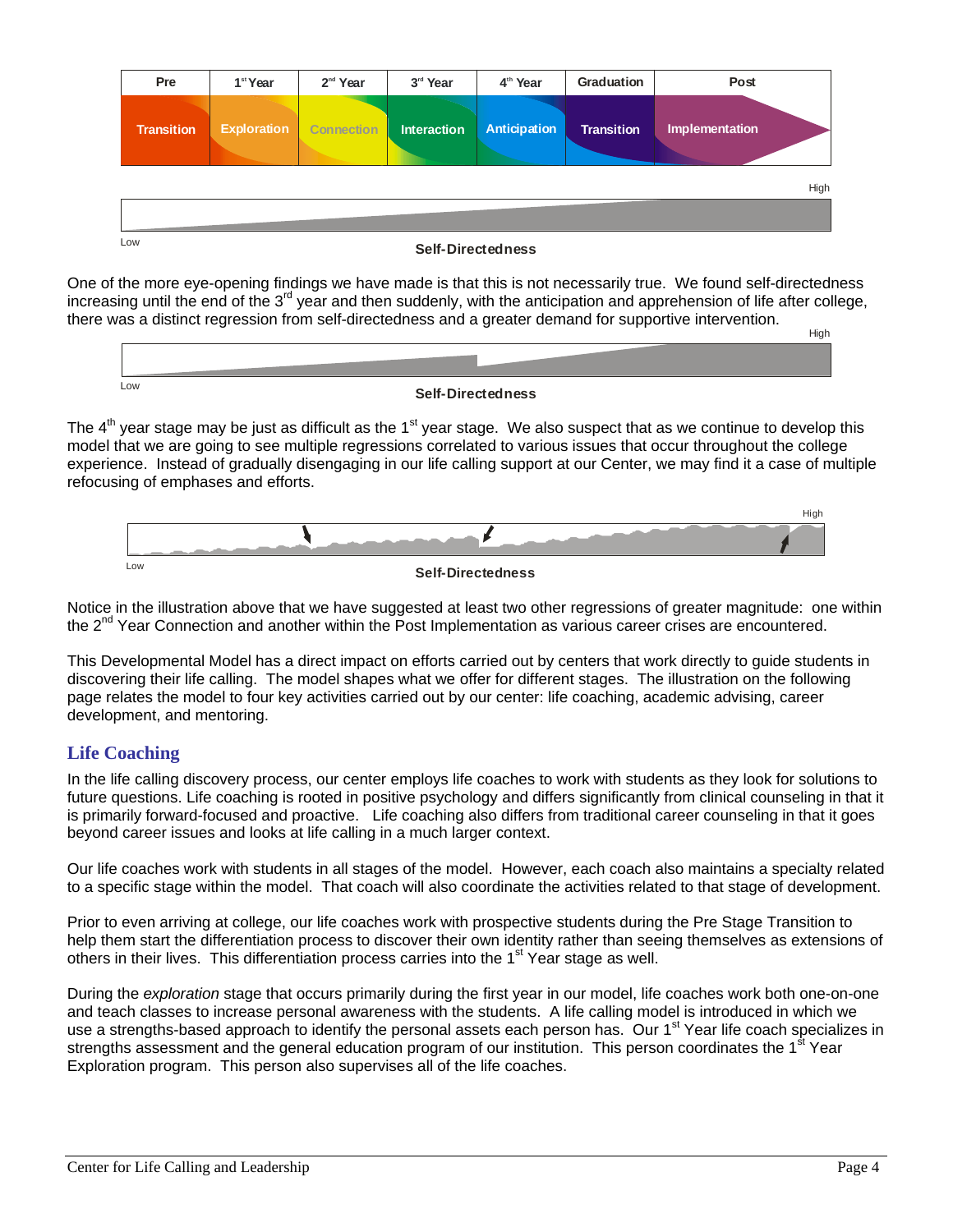# STAGE-APPROPRIATE LIFE CALLING DEVELOPMENTAL MODEL

|             | Pre                                      | 1 <sup>st</sup> Year                   | 2 <sup>nd</sup> Year                  | 3rd Year                      | 4 <sup>th</sup> Year                           | <b>Graduation</b>                | Post                                                             |  |  |
|-------------|------------------------------------------|----------------------------------------|---------------------------------------|-------------------------------|------------------------------------------------|----------------------------------|------------------------------------------------------------------|--|--|
|             | <b>Transition</b>                        | <b>Exploration</b>                     | <b>Connection</b>                     | <b>Interaction</b>            | <b>Anticipation</b>                            | <b>Transition</b>                | Implementation                                                   |  |  |
|             |                                          |                                        |                                       |                               |                                                |                                  | High                                                             |  |  |
|             |                                          |                                        |                                       |                               |                                                |                                  |                                                                  |  |  |
|             | Low<br><b>Self-Directedness</b>          |                                        |                                       |                               |                                                |                                  |                                                                  |  |  |
|             | <b>Differentiation</b>                   | Personal<br><b>Awareness</b>           | <b>Relational</b><br><b>Dynamics</b>  | Community<br>Service          | <b>Career Skills</b><br><b>Enhancement</b>     | <b>Closure</b>                   | <b>Advanced Levels</b><br>of Previous                            |  |  |
|             | <b>Life Coaching Issues</b>              |                                        |                                       |                               |                                                |                                  |                                                                  |  |  |
|             | <b>Capabilities</b><br><b>Assessment</b> | General Ed./<br><b>Academic Skills</b> | <b>Major Selection</b><br>& Entrance  | Experiential<br>Learning      | Degree<br>Completion/<br><b>Life Readiness</b> | Credentialing                    | <b>Graduate Education</b><br>Preparation                         |  |  |
|             | <b>Academic Advising Issues</b>          |                                        |                                       |                               |                                                |                                  |                                                                  |  |  |
|             | Placement                                | <b>Liberal Arts</b>                    | Gateway<br><b>Courses</b>             | Service<br>Learning           | Capstone<br>Experience                         | Graduation                       | <b>Lifelong Learning</b>                                         |  |  |
|             | <b>Academic Curriculum Issues</b>        |                                        |                                       |                               |                                                |                                  |                                                                  |  |  |
|             | <b>Readiness</b><br><b>Assessment</b>    | <b>Strengths</b><br>Analysis           | Job<br><b>Scoping</b>                 | <b>Internships</b>            | Job Search/<br>Placement                       | Finalization                     | <b>Continuous Improvement</b>                                    |  |  |
|             | <b>Career Development Issues</b>         |                                        |                                       |                               |                                                |                                  |                                                                  |  |  |
|             | <b>Mentor</b>                            |                                        |                                       |                               |                                                |                                  |                                                                  |  |  |
| P<br>e<br>e | explain to<br>me what<br>mentoring is    | mentee<br>seeking<br>mentor            | peer mentors<br>seeking<br>each other | mentors<br>seeking<br>mentees | mentees<br>seeking<br>career mentors           | mentor/<br>mentee<br>celebration | individuals seeking<br>mentor, mentee, and peer<br>relationships |  |  |
|             | <b>Mentee</b>                            |                                        |                                       |                               | <b>Drimary Montoring Orientation Iccuse</b>    |                                  |                                                                  |  |  |

### **Primary mentoring Orientation issues**

Copyright © 2004 Bill Millard, All Rights Reserved.

The focus expands and shifts during the *connection* stage of the second year to address relational dynamics. A strong mentoring program is maintained that helps students to connect with others. Students are also coached in the process of connecting with educational and career direction. Our 2nd Year life coach specializes in strengths development, mentoring, group dynamics, and student retention. This life coach coordinates the 2<sup>nd</sup> Year Connection program. This person also coordinates the overall life coaching program.\*

During the *interaction* stage of the third year, students have the greatest potential to be involved in making a difference in their surrounding environment. The most significant life calling discovery support our life coaches can give to students during this third year is assisting them with involvement in community service—both on campus and in the surrounding community in which we are located. It is also a time to provide leadership training and opportunities. Our 3<sup>rd</sup> Year life coach specializes in experiential learning, leadership development, and internships. This life coach coordinates our community service program for all students we work with, but gives a special emphasis to third year students.

Students often seek a higher level of life coaching during the *anticipation* stage of the fourth year. The major difference is that the coaching they seek is focused on career discovery and life skills enhancement. They are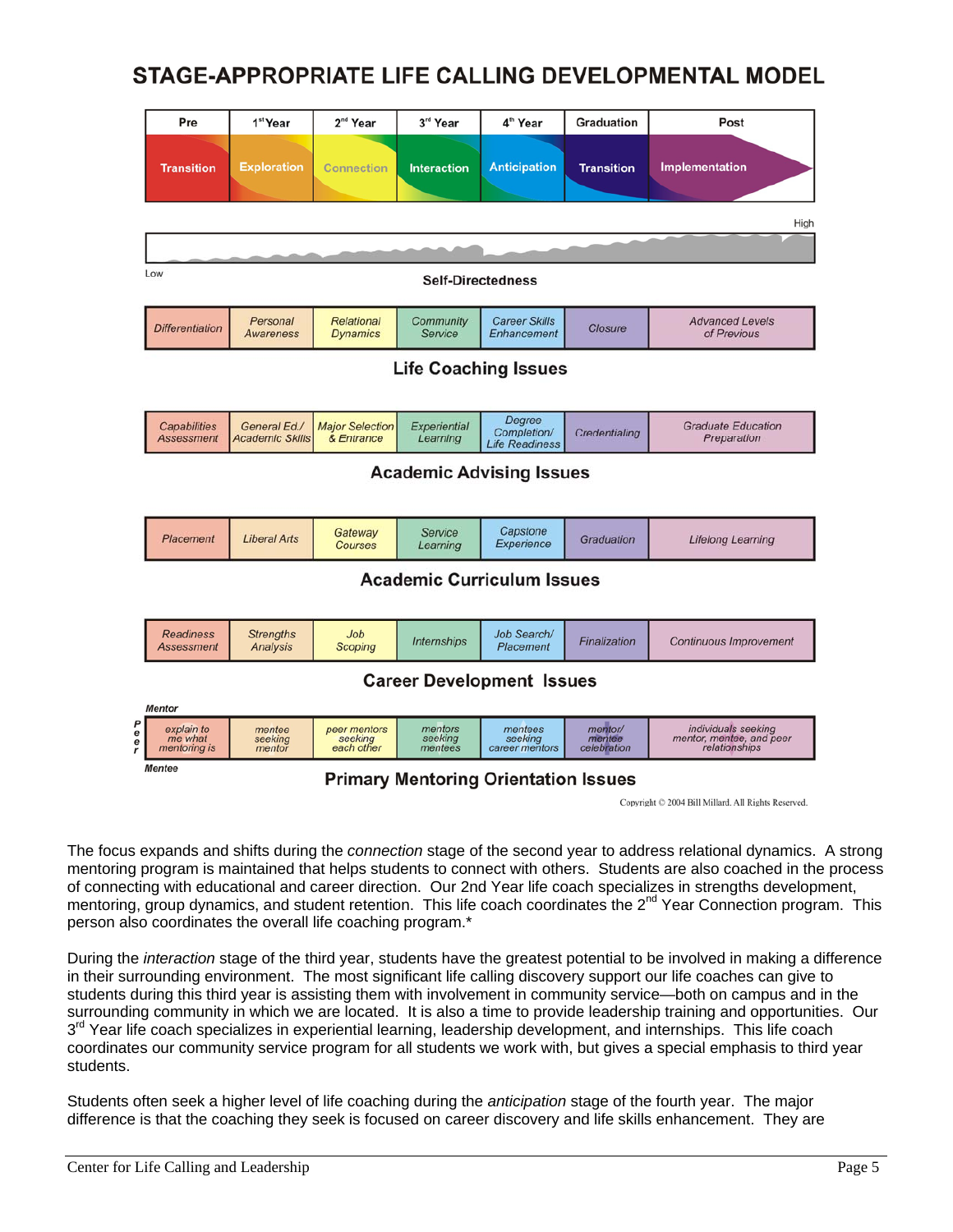apprehensive about what lies ahead and they need help and reassurance. Our  $4<sup>th</sup>$  Year life coach specializes in job search, job placement, and other career skills. This life coach coordinates the career development programs for all students, with a special emphasis on the needs of seniors anticipating graduation.

During the last month leading up to graduation, our life coaches help students bring closure to the college experience. Once students leave our institution and enter the Post-Implementation phase of their lives, periodic contact between our coaches and alumni help them put into practice advanced levels of the process they have learned in their four-year experience at our institution.

# **Academic Advising**

The Center for Life Calling & Leadership provides academic advisement to all students who have not yet declared a major or who are in the process of dropping one major and searching for another. The stage developmental model helps us focus on academic issues related to the various stages.

In the Pre-college stage as students apply and prepare for college, we help them assess their capabilities and prepare for success in the higher educational experience.

During the 1<sup>st</sup> Year *exploration* stage in our model, students need a structured academic program that creates an exploration program for them as they enter the university. This program follows our belief that self-awareness is found more in the liberal arts than it is in technical training. Students enroll in a first year course that combines an introduction to the liberal arts, mentoring, and service learning to expand their horizons. Students also need a course on the exploration of life calling. The remainder of the exploration courses is comprised of humanities core courses, general education courses, and gateway courses that lead into areas of study in which the student might have an interest.

During the 2<sup>nd</sup> Year *connection* stage, students need to begin connecting the discoveries made during the exploration stage. Connections to major areas of study will often occur during this stage. At this point, our Center transfers academic advising to advisors within the corresponding academic department.

During the 3rd Year *interaction* stage, students are advised to enter into experiential learning embedded in their academic program. Our Center works hand-in-hand with academic departments during this stage to provide internships. This is also a good year for study abroad.

During the 4<sup>th</sup> Year *anticipation* stage, the main issue of academic advising is to ensure that students will complete all requirements for degrees and graduation. It is a stage in which life-skills readiness should be addressed. Capstone classes within a major can help address this issue. Our Center provides a credit-bearing course that deals with lifeskills readiness.

Graduation should be a transition time where students receive credentials that meaningfully certify their completion of activities in the previous stages and guarantee their preparation for the world of career or graduate studies to come.

Once students leave our institution and enter into the Post Implementation stage of their lives, we have prepared them academically for lifelong learning, and we provide some level of encouragement and support through periodic contact and availability to allow this to happen during their alumni phase.

### **Career Development**

Earlier we defined life calling as something larger than an occupation or career. However, career is an important element of how we carry out our life calling. This being the case, career development is an important aspect of a life calling discovery process. The Center for Life Calling & Leadership maintains a serious commitment in providing students with meaningful career development throughout their college experience.

As students apply and prepare for college, we assess what level they are ready for in career development. We also use this as a time to inform incoming students of the need to think about career issues throughout their college experience. We encourage them to do this rather than waiting until the last semester of their senior to try desperately (split infinitive) to rectify their needs in this area.

During the 1<sup>st</sup> Year *exploration* stage, the focus is on identifying strengths and understanding the connection of strengths to life relationships—including careers.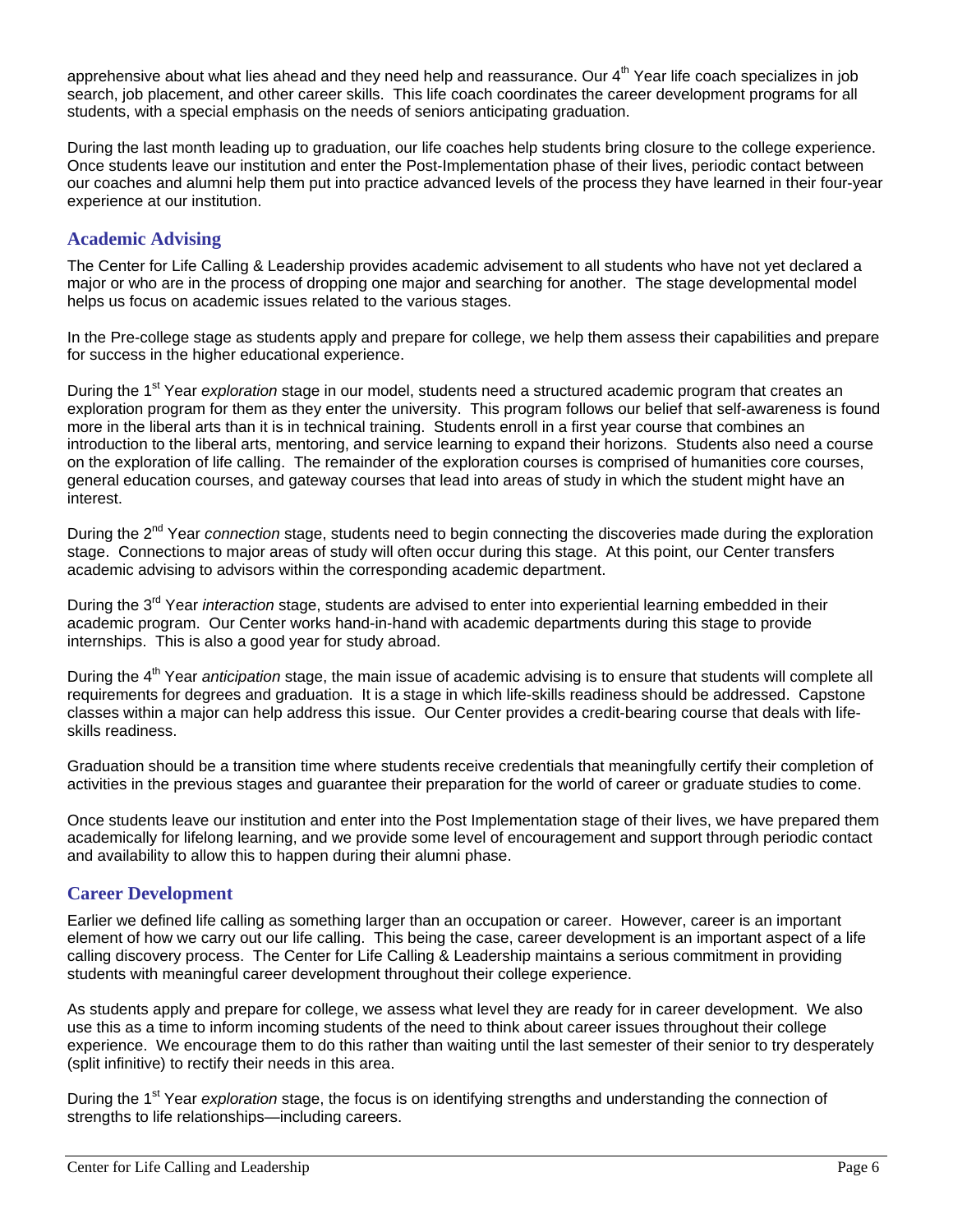During the 2<sup>nd</sup> Year *connection* stage, we encourage and facilitate what we call "Job Scoping." This is more than just job shadowing. Informational interviewing and other activities are employed to get students to explore all aspects of the work world and to begin to understand the intricacies and ramifications within that world. A connection between the work world and major selection is emphasized.

The 3<sup>rd</sup> Year *interaction* stage is the ideal time for experiential learning. With career development, this is best accomplished with internships. As stated earlier, our Center works hand-in-hand with academic departments during this stage to provide internships. At this time, we encourage students to begin the networking process.

During the 4<sup>th</sup> Year *anticipation* stage, career development focuses on hands-on training and preparation for the actual job search process. Job placement becomes a shared effort between our institution and the students. We work with academic departments to support preparation for graduate school entrance.

In the Career Development track in our model, we see graduation as a finalization of the activities completed in the previous stages. Once students leave our institution and enter into the Post Implementation stage, we have prepared them to pursue continuous improvement throughout their careers. We stand ready to assist them in later career changes.

### **Mentoring**

We have found the two most important roles in the life calling discovery process are life coaches and mentors. The Center partners with Student Development to integrate mentoring into all stages of our model.

The mentoring program aids first and second year students as they get acclimated to college life. It provides them with an opportunity to connect with a continuing student in a one-on-one or a group setting. Depending on the needs of the individual, the mentors' role will vary. They serve in many different capacities such as a spiritual guide, coach, counselor, teacher, or sponsor. The role of the mentor is to build a relationship that will allow the mentee to grow as a result of their encounter. The program creates an environment that allows for intentional connections between peers. It is more than just a way in which students can connect with one another. It challenges students to become more accountable to each other for their actions, as they begin to explore life calling.

We have found that the predominant roles sought by students in mentoring changes with the various stages. This is indicated by the orientation of the arrows in the fourth track of the model, pointing in the direction of the role in which the students in that stage primarily assume. For instance, if students wish to be a mentee in relationship to a mentor, the arrow points up. An arrow pointing down indicates students wish to be a mentor. Horizontal arrows indicate peer mentor relationships.

At the beginning when students first arrive, the role is inquisitiveness. They want to know what mentoring is and why they need mentoring.

During the 1<sup>st</sup> Year *exploration* stage, students are often bewildered and want an older student to mentor them and help them understand the college experience, especially how to get started at college-level academics and at living away from home and on campus.

During the 2<sup>nd</sup> Year *connection* stage, students often want to mentor each other on a peer level as they seek connection. We have observed that when this occurs, the rate of dropout is reduced.

We have noticed that the 3<sup>rd</sup> Year *interaction* stage is the most productive year for students to become involved with service and leadership. In our Mentoring track of the model, this is expressed by a desire to become mentors for younger students—especially first year students needing and wanting mentors.

We have described an eye-opening finding concerning the 4<sup>th</sup> Year *anticipation* stage in relationship to selfdirectedness. There is a distinct drop-off in self-directedness and a greater demand for supportive intervention as anxiety about the future begins to loom. This is reflected in mentoring by the desire of seniors to have mentors that come from the alumni population within the careers they are pursuing, helping them to know what lies ahead and how to prepare for it.

The arrows at the graduation stage depict that the primary focus from all angles is expected to be on the graduate.